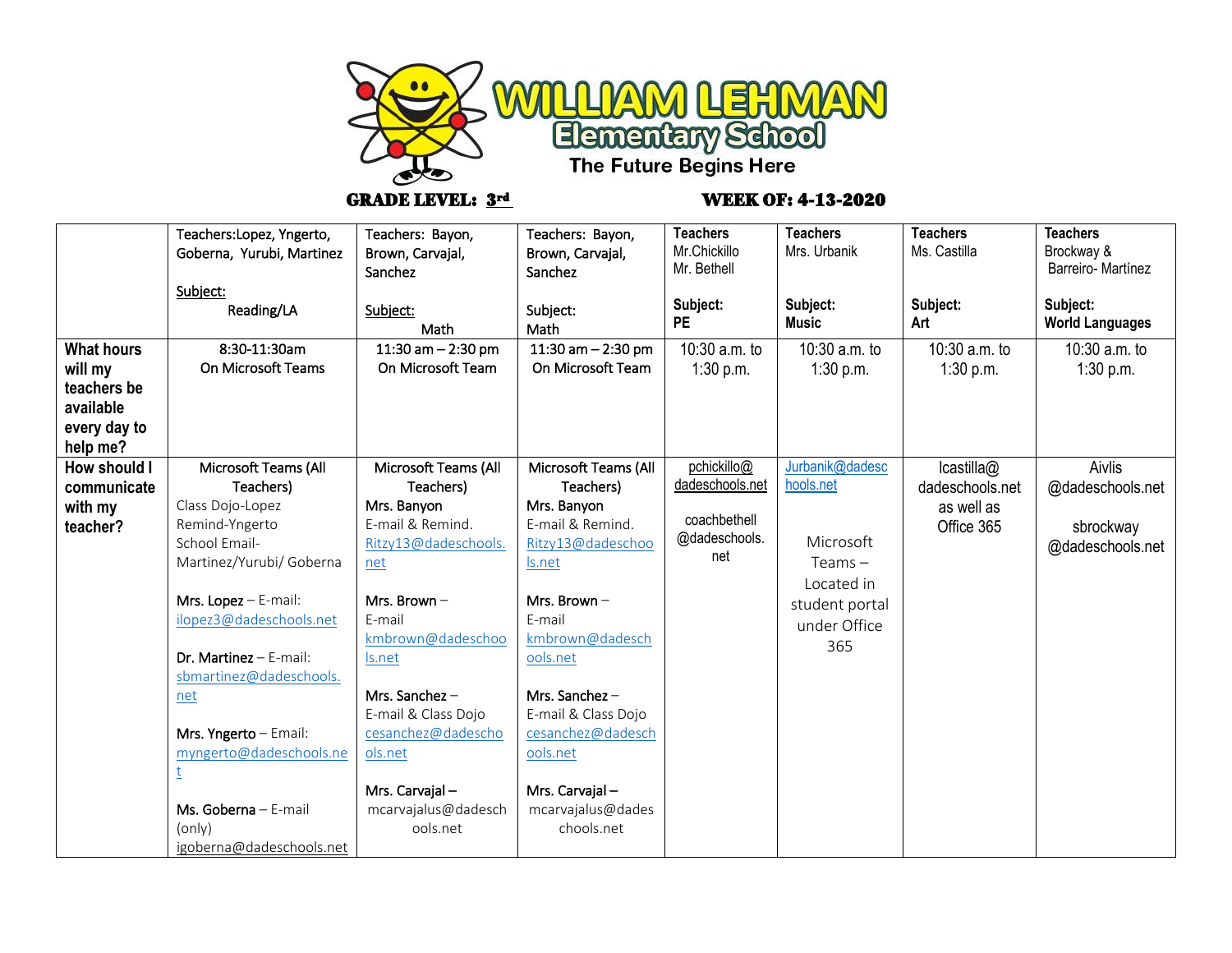

| Did I login to | https://auth.dadeschool          | https://auth.dadesc | https://auth.dade | https://auth.    | https://auth.da | https://auth.da     | https://auth.dad        |
|----------------|----------------------------------|---------------------|-------------------|------------------|-----------------|---------------------|-------------------------|
| my portal so I | s.net/ auth/dsLogon.as           | hools.net/ auth/dsL | schools.net/ auth | dadeschools.     | deschools.net/  | deschools.net/      | eschools.net/ au        |
| do not get     | px?ru=aHR0cDovL21kY3             | ogon.aspx?ru=aHR0   | /dsLogon.aspx?ru  | net/ auth/ds     | auth/dsLogon    | auth/dsLogon.as     | th/dsLogon.aspx         |
| marked         | BzcG9ydGFsLmRhZGVzY              | cDovL21kY3BzcG9yd   | =aHR0cDovL21kY3   | Logon.aspx?r     | .aspx?ru=aHR0   | px?ru=aHR0cDo       | ?ru=aHR0cDovL2          |
| absent?        | 2hvb2xzLm5ldC8=                  | GFsLmRhZGVzY2hvb    | BzcG9ydGFsLmRh    | u=aHR0cDov       | cDovL21kY3Bzc   | vL21kY3BzcG9y       | 1kY3BzcG9ydGFs          |
|                |                                  | 2xzLm5ldC8=         | ZGVzY2hvb2xzLm    | L21kY3BzcG9      | G9ydGFsLmRhZ    | dGFsLmRhZGVz        | LmRhZGVzY2hvb           |
|                |                                  |                     | $5$ ldC8=         | ydGFsLmRhZ       | GVzY2hvb2xzL    | Y2hvb2xzLm5ld       | 2xzLm5ldC8=             |
|                |                                  |                     |                   | GVzY2hvb2xz      | $m5$ ld $C8=$   | $C8=$               |                         |
|                |                                  |                     |                   | $Lm5ldC8=$       |                 |                     |                         |
| What is my     | Unit 5 Week 4                    | Go Math - Common    | Science: Plants,  | Students will    | 1. Create an    | With parental       | 2 nd gr. Read           |
| assignment?    | <b>McGraw Hill Wonders</b>       | Core Gr. 3          | Topic 4, Pearson  | create an        | account in:     | permission/sup      | pgs. 99-104 in          |
|                | from student portal              | (Interactive        | Elevate Science   | exercise log.    | quavermusic.co  | ervision, access    | Antología               |
|                |                                  | Student Edition,    |                   | That             | m My            | YouTube: "Kids      | 2(scroll all the        |
|                | TO DO LIST                       | Math on the Spot)   | Social Studies    | includes the     | QuaverName:     | Can Draw            | way down on the         |
|                |                                  | from Student        | Textbook, Lesson  | date, leg        | 7-digit         | Vincent Van         | Schoology               |
|                |                                  | Portal, MY          | 8: Understanding  | stretches        | ID/Lunch #      | Gogh                | w.site. Copy and        |
|                | Ms. Goberna's                    | LIBRARY, I-Ready,   | our Economy       | example          | Password:       | Sunflowers          | answer page 105         |
|                | Students:                        | Discovery           |                   | right leg        | 2891student     | with First          | in the Notebook         |
|                |                                  | Education, all on   | <b>Brain Pop</b>  | one. 3 sets      | Class Code:     | Grade Art"          |                         |
|                | Please See Separate              | Student Portal,     | Discovery         | of 10            | (See Below)     | 12:06 minutes.      | $3^{rd}$ gr. - 5 th gr. |
|                | 3 <sup>rd</sup> Grade Assignment | <b>Brain Pop</b>    | Education         | jumping          | 2. Complete     | Follow along,       | Read pgs.166-           |
|                | Sheet for Ms.                    |                     |                   | jacks 3 sets     | "Grade 3        | draw and then       | 170. Copy and           |
|                | Goberna's Assignments            |                     |                   | of 10 push       | preassessment   | color entirely.     | answer page 171         |
|                |                                  |                     |                   | ups 3 sets of    | " 3. Complete   | Use unlined,        | in notebook.            |
|                |                                  |                     |                   | $10$ sit ups $3$ | "Lesson 1       | computer            | Student will            |
|                |                                  |                     |                   | sets of          | Steady Beat     | paper.              | submit                  |
|                |                                  |                     |                   | jumping rope     |                 | SAME FOR ALL        | completed work          |
|                |                                  |                     |                   | skill 1 minute   |                 | <b>GRADE LEVELS</b> | via picture in          |
|                |                                  |                     |                   | (running in      |                 | Same for Mr.        | teacher email.          |
|                |                                  |                     |                   | place) 30 sec    |                 | Ruiz and Ms.        |                         |
|                |                                  |                     |                   | rest in          |                 | Perez               |                         |
|                |                                  |                     |                   | between          |                 |                     |                         |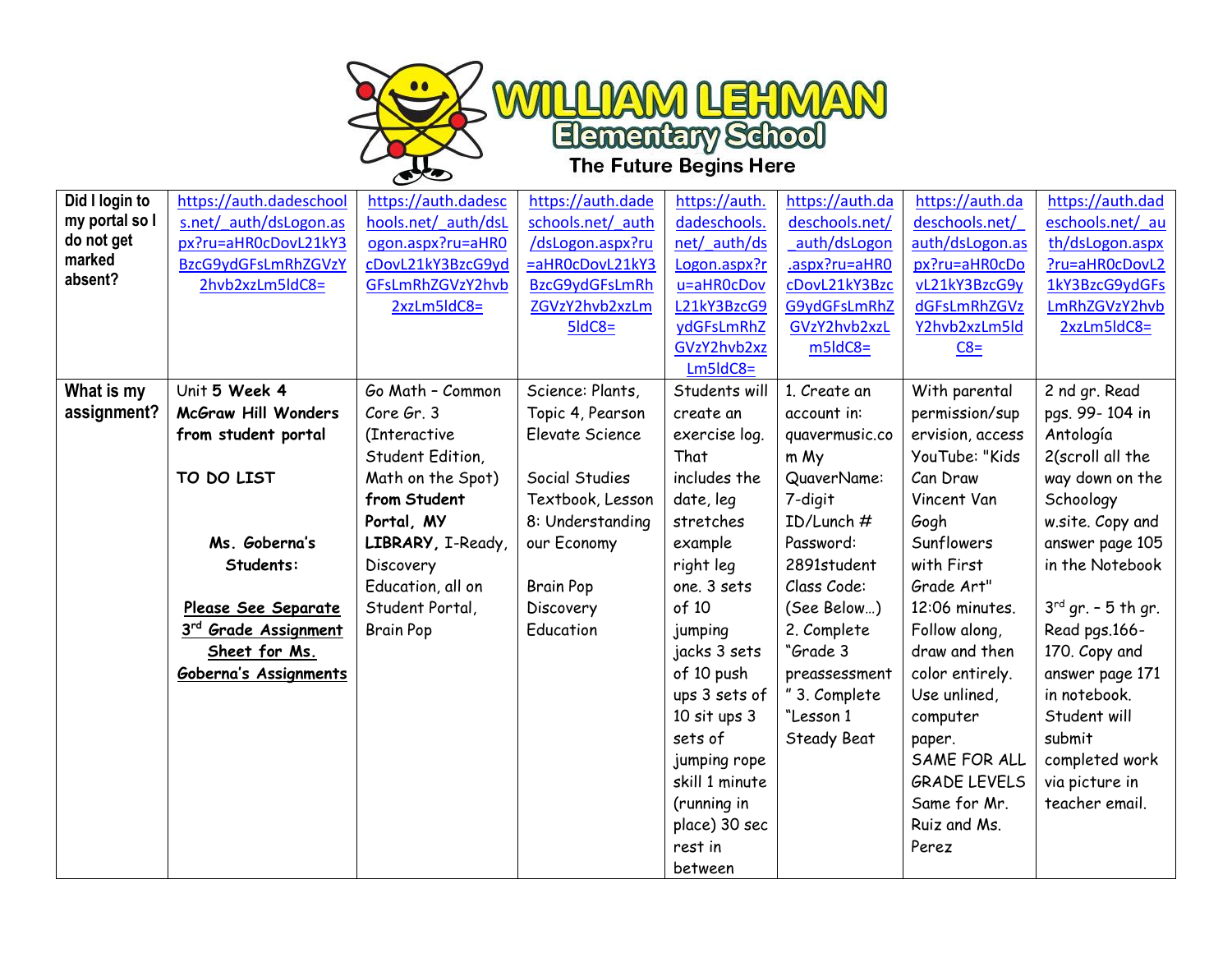

|                                  |                             |                       |                       | *list any                  |                                             |                                                |                        |
|----------------------------------|-----------------------------|-----------------------|-----------------------|----------------------------|---------------------------------------------|------------------------------------------------|------------------------|
|                                  |                             |                       |                       | additional                 |                                             |                                                |                        |
|                                  |                             |                       |                       | exercise.                  |                                             |                                                |                        |
| When is my<br>assignment<br>due? | <b>Every Friday</b>         | Every Monday          | Every Monday          |                            | Grade 3 Pre -<br>Assessment:<br>due 4/10/20 | $1st$ Assignment:<br>Monday, April<br>13, 2020 | Assignment:<br>4/17/20 |
|                                  |                             |                       |                       |                            | Lesson 1                                    | 2 <sup>nd</sup> Assignment                     |                        |
|                                  |                             |                       |                       |                            | "Steady Beat"                               | April 20,2020                                  |                        |
|                                  |                             |                       |                       |                            | : due 4/17/20                               |                                                |                        |
| <b>What digital</b>              | Student Portal              | Student Portal - Math | Student Portal -      | Move to Learn              | quavermusic.com                             | YouTube                                        | Schoology found        |
| resources                        | I-Ready                     | <b>Textbook</b>       | Science and Social    | - Exercise                 |                                             | instructional                                  | in the student         |
| will I use for                   | MyOn                        |                       | Studies Textbooks     | Videos                     |                                             | videos with                                    | portal . Please        |
| my daily                         | <b>BrainPop: USER NAME:</b> | I-Ready               |                       |                            |                                             | parental                                       | send completed         |
| assignments                      | Lasers20                    |                       | MyOn                  |                            |                                             | permission/super                               | work via picture       |
| ?                                | Password: Lasers20          | MyOn                  |                       | https://nam01              |                                             | vision.                                        | to your                |
|                                  |                             |                       | <b>BrainPop: USER</b> | .safelinks.prot            |                                             |                                                | teacher's email.       |
|                                  | Discovery Education         | <b>BrainPop: USER</b> | NAME: Lasers20        | ection.outlook.            |                                             |                                                |                        |
|                                  |                             | NAME: Lasers20        | Password:             | com/?url=http              |                                             |                                                |                        |
|                                  | Ms. Goberna's students:     | Password: Lasers20    | Lasers20              | s%3A%2F%2F                 |                                             |                                                |                        |
|                                  | <b>Student Portal</b>       |                       |                       | www.youtube.c              |                                             |                                                |                        |
|                                  | ESOL Level 1 - Imagine      | Discovery Education   | Discovery             | om%2Fchanne                |                                             |                                                |                        |
|                                  | Learning                    |                       | Education<br>YouTube  | I%2FUCuPUdE                |                                             |                                                |                        |
|                                  | ESOL Level 2 - I-Ready      |                       |                       | ctaIgaEexj3Z               |                                             |                                                |                        |
|                                  | MyOn<br><b>BrainPop</b>     |                       |                       | FjkiQ&data=0<br>2%7C01%7Cp |                                             |                                                |                        |
|                                  | YouTube                     |                       |                       | wgreen%40da                |                                             |                                                |                        |
|                                  |                             |                       |                       | deschools.net              |                                             |                                                |                        |
|                                  |                             |                       |                       | %7C3c371e15                |                                             |                                                |                        |
|                                  |                             |                       |                       | d4fe4e5231e                |                                             |                                                |                        |
|                                  |                             |                       |                       | 708d7c74edf                |                                             |                                                |                        |
|                                  |                             |                       |                       | 00%7C4578f                 |                                             |                                                |                        |
|                                  |                             |                       |                       | 68f86cd4af9                |                                             |                                                |                        |
|                                  |                             |                       |                       | b31793e3826                |                                             |                                                |                        |
|                                  |                             |                       |                       | ca0f5%7C0%                 |                                             |                                                |                        |
|                                  |                             |                       |                       | 7C0%7C63719                |                                             |                                                |                        |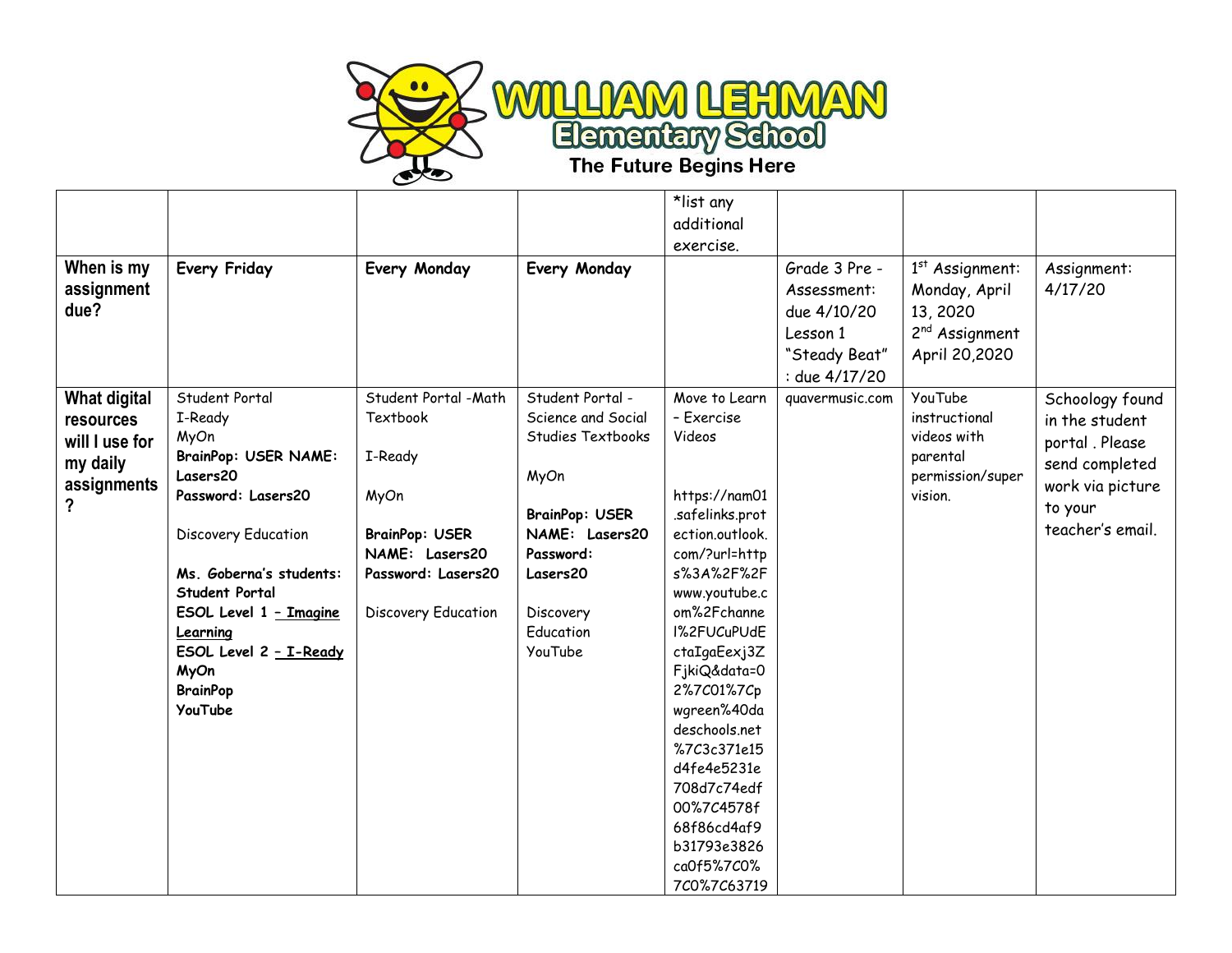

|                     |                                                                           |                                                                                  |                                                                                                                                                                                                                                                                                                                                                                                                                                                                                | 70138852946<br>83&sdata=2Ve<br>NRO9zKwOPr<br>oYINC4%2BT<br>oDAwCxnkfoC<br>BGRvhfb1wM<br>M%3D&reserv<br>$ed = 0$                                                           |                                                                                                                                                                                                     |                                                                                                                                                                                                                                                                     |                                                                                                                                                                        |
|---------------------|---------------------------------------------------------------------------|----------------------------------------------------------------------------------|--------------------------------------------------------------------------------------------------------------------------------------------------------------------------------------------------------------------------------------------------------------------------------------------------------------------------------------------------------------------------------------------------------------------------------------------------------------------------------|---------------------------------------------------------------------------------------------------------------------------------------------------------------------------|-----------------------------------------------------------------------------------------------------------------------------------------------------------------------------------------------------|---------------------------------------------------------------------------------------------------------------------------------------------------------------------------------------------------------------------------------------------------------------------|------------------------------------------------------------------------------------------------------------------------------------------------------------------------|
| <b>Daily Tasks:</b> | Reading                                                                   | Math                                                                             | Content                                                                                                                                                                                                                                                                                                                                                                                                                                                                        | P.E.                                                                                                                                                                      | <b>Music</b>                                                                                                                                                                                        | Art                                                                                                                                                                                                                                                                 | Spanish                                                                                                                                                                |
| <b>Monday</b>       | Daily TO DO LIST from<br>Student Portal Wonders<br>Iready-15 min.<br>MyOn | 1. I-Ready Teacher<br>Assigned Lesson and<br>Quiz: Connect Area<br>and Perimeter | Science:<br>1. View YouTube<br>video: Parts of a Plant<br>Dr. Binocs<br>https://youtu.be/p3S<br><b>+51F4kE8</b><br>2. Key Vocabulary:<br>photosynthesis,<br>carbon dioxide,<br>oxygen<br>Social Studies:<br>1. Continue with Social<br>Studies : Lesson 8:<br>Understanding Our<br>Economy. Pages 138-<br>155<br>2. Review SS Reading<br>with your choice of<br>Notebook, Lesson<br>Games, Vocabulary,<br>Select one activity.<br>Ongoing activity<br>Monday<br>through Friday | 3 sets of 10<br>jumping jacks<br>3 sets of 10<br>push ups 3<br>sets of 10 sit<br>ups 3 sets of<br>jumping rope<br>skill(running in<br>place) 30 sec<br>rest in<br>between | Since music<br>classes meet<br>only once a<br>week, please<br>complete<br>assignments<br>whenever<br>possible, but by<br>the due date.<br>Assessments<br>won't be<br>accessible after<br>due dates. | With parental<br>permission/super<br>vision, access<br>YouTube: "Why<br>You Should<br>Practice Drawing"<br>7:05 minutes.<br>Follow along and<br>draw. Use unlined<br>computer paper.<br>SAME FOR ALL<br><b>GRADE LEVELS.</b><br>Sped too.<br>Due: April 20,<br>2020 | $3^{rd}$ Gr. - 5th gr.<br>Read pgs.166-170.<br>Copy and answer<br>page 171 in<br>notebook. Student<br>will submit<br>completed work<br>via picture in<br>teacher email |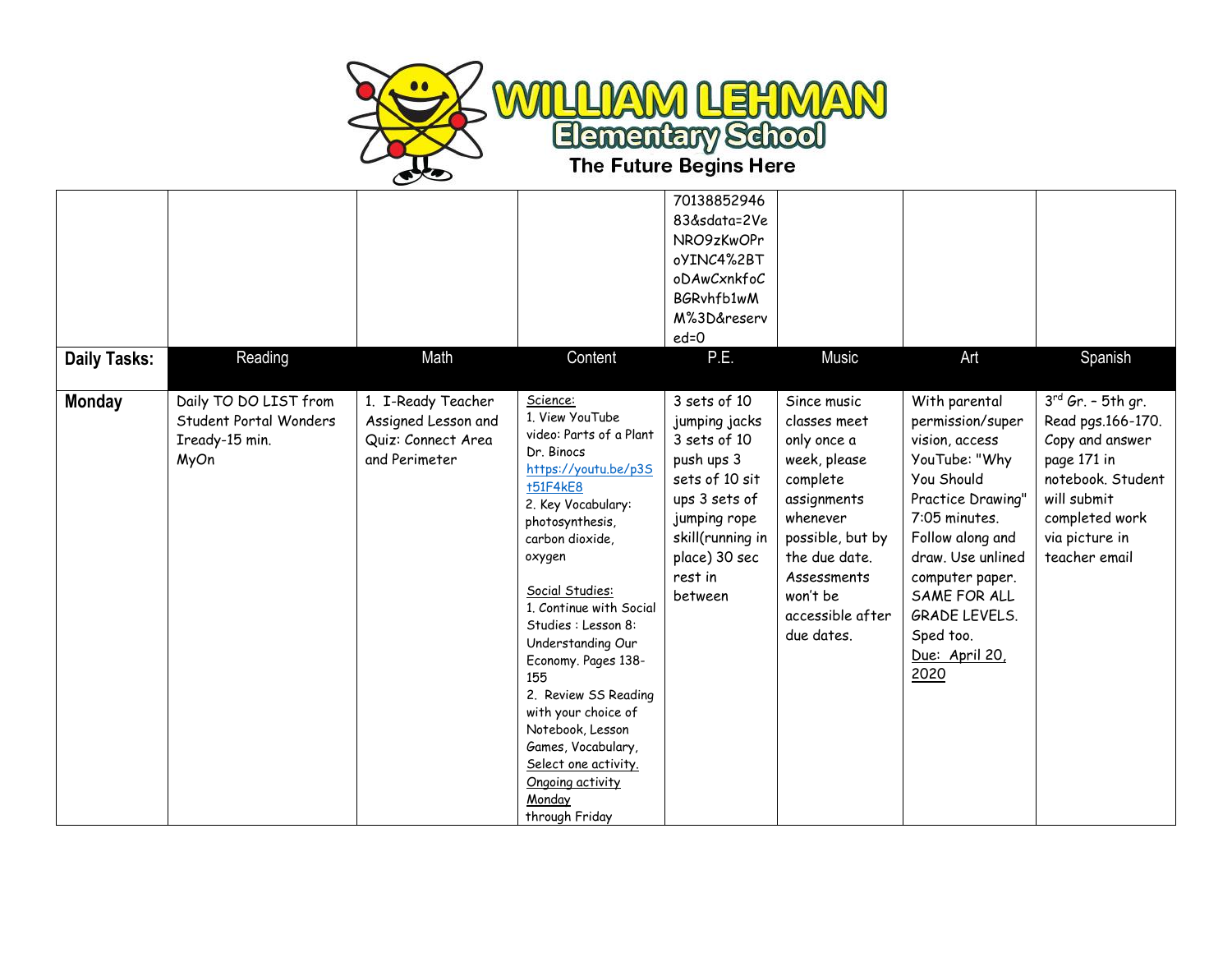

| <b>Tuesday</b> | Daily TO DO LIST from<br>Student Portal Wonders<br>Iready-15 min.<br>MyOn | 1. View Interactive<br>Student Edition, Gr.<br>3, Lesson 11.7,<br>Problem Solving,<br>Areas of Rectangles<br>2.15 minutes I-Ready<br>3. Discovery<br>Education: Grade 3<br>Comparing the<br>Perimeter and Area<br>of Two Figures | Science:<br>1. Read in<br>Textbook: Pearson<br>Elevate Science Fl.<br>Ed. Grade 3; Topic<br>4 Lesson 2 Plant<br>Parts pgs. 132, 134<br>2. Complete<br>"Compare and<br>Contrast" How are<br>the plants shown<br>here similar? How<br>are they different?<br>Page 134.<br>Social Studies:<br>1. Continue with<br>Text Book<br>2. Watch Video on<br>Needs and Wants<br>https://www.youtu<br>be.com/watch?v=-<br>k-nKtQ2Baw | 3 sets of 10<br>jumping jacks<br>3 sets of 10<br>push ups 3<br>sets of 10 sit<br>ups 3 sets of<br>jumping rope<br>skill(running in<br>place) 30 sec<br>rest in<br>between |  |  |
|----------------|---------------------------------------------------------------------------|----------------------------------------------------------------------------------------------------------------------------------------------------------------------------------------------------------------------------------|-------------------------------------------------------------------------------------------------------------------------------------------------------------------------------------------------------------------------------------------------------------------------------------------------------------------------------------------------------------------------------------------------------------------------|---------------------------------------------------------------------------------------------------------------------------------------------------------------------------|--|--|
| Wednesday      | Daily TO DO LIST from<br>Student Portal Wonders<br>Iready-15 min.<br>MyOn | 1. I-Ready Teacher<br>assigned<br>Lesson and Quiz:<br>Divide Shapes into<br>Parts with Equal<br>Areas                                                                                                                            | Science:<br>1. View Brainpop<br>Jr. Video<br>Parts of a Plant<br>2. Take Quiz, send<br>teacher results<br>Social Studies:<br>1. Watch Video:<br>MONEY SMART<br>KIDS: What                                                                                                                                                                                                                                               | 3 sets of 10<br>jumping jacks<br>3 sets of 10<br>push ups 3<br>sets of 10 sit<br>ups 3 sets of<br>jumping rope<br>skill(running in<br>place) 30 sec<br>rest in<br>between |  |  |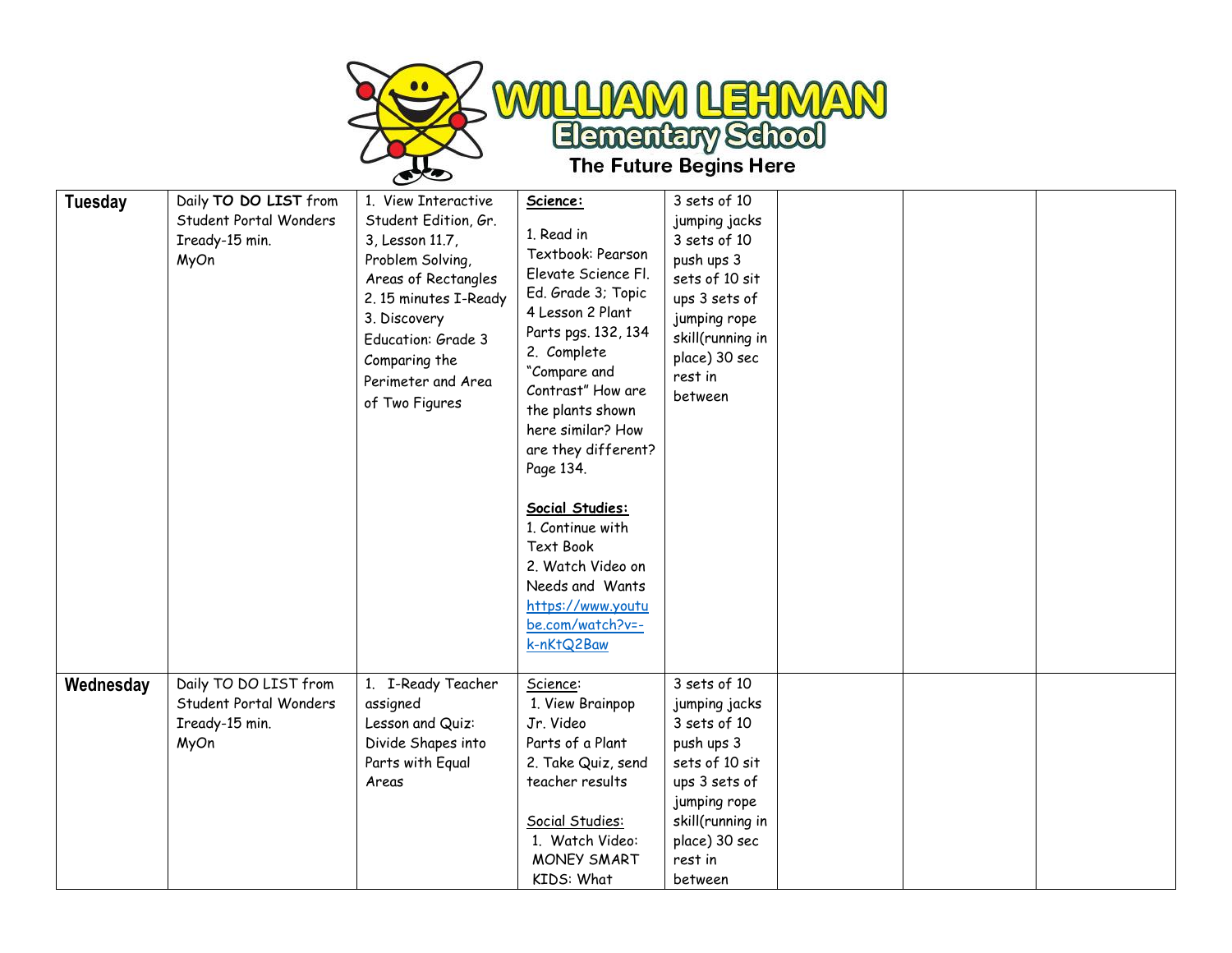

|                 |                        |                       | should you know     |                  |  |  |
|-----------------|------------------------|-----------------------|---------------------|------------------|--|--|
|                 |                        |                       | about saving?       |                  |  |  |
|                 |                        |                       | https://www.youtu   |                  |  |  |
|                 |                        |                       | be.com/watch?v=     |                  |  |  |
|                 |                        |                       | WVpjiCyRbmo         |                  |  |  |
|                 |                        |                       | **USE AEIOU         |                  |  |  |
|                 |                        |                       | Strategy to review  |                  |  |  |
|                 |                        |                       | video               |                  |  |  |
| <b>Thursday</b> | Daily TO DO LIST from  | 1. View Interactive   | Science:            | 3 sets of 10     |  |  |
|                 | Student Portal Wonders | Student Edition, Gr.  | 1. Read in          | jumping jacks    |  |  |
|                 | Iready-15 min.         | 3, Lesson 11.8,       | Textbook: Pearson   | 3 sets of 10     |  |  |
|                 | MyOn                   | on-line at Student    | Elevate Science Fl. | push ups 3       |  |  |
|                 |                        | Portal, Topic 11.8    | Ed. Grade 3; Topic  | sets of 10 sit   |  |  |
|                 |                        | Areas of Combine      | 4 Lesson 2 Plant    | ups 3 sets of    |  |  |
|                 |                        | Rectangles            | Parts: Stems pg.    | jumping rope     |  |  |
|                 |                        | 2. View/complete      | 135. Take Notes:    | skill(running in |  |  |
|                 |                        | activities, Math on   | Complete Model It!  | place) 30 sec    |  |  |
|                 |                        | the Spot,             | Pg. 135             | rest in          |  |  |
|                 |                        | Interactive lesson    |                     | between          |  |  |
|                 |                        | 11.8                  |                     |                  |  |  |
|                 |                        | 3. I-Ready 15         | Social Studies:     |                  |  |  |
|                 |                        | minutes               | 1. Continue with    |                  |  |  |
|                 |                        | Enrichment-           | ongoing Social      |                  |  |  |
|                 |                        | https://dadeschools.  | Studies Text Book   |                  |  |  |
|                 |                        | discoveryeducation.co | reading assignment. |                  |  |  |
|                 |                        | m/learn/videos/028c   |                     |                  |  |  |
|                 |                        | 8887-f7c3-4019-       | 2. Study for Quiz   |                  |  |  |
|                 |                        | $a4b0-$               | Tomorrow            |                  |  |  |
|                 |                        | b2e8aaba2aee/?home    |                     |                  |  |  |
|                 |                        | work_id=25147d2c-     |                     |                  |  |  |
|                 |                        | 70ec-4c08-b04c-       |                     |                  |  |  |
|                 |                        | 2f847cb7c80c&is_as    |                     |                  |  |  |
|                 |                        | signed=False          |                     |                  |  |  |
|                 |                        |                       |                     |                  |  |  |
| Friday          | Daily TO DO LIST from  | 1. Area Quiz          | Science             | 3 sets of 10     |  |  |
|                 | Student Portal Wonders |                       |                     | jumping jacks 3  |  |  |